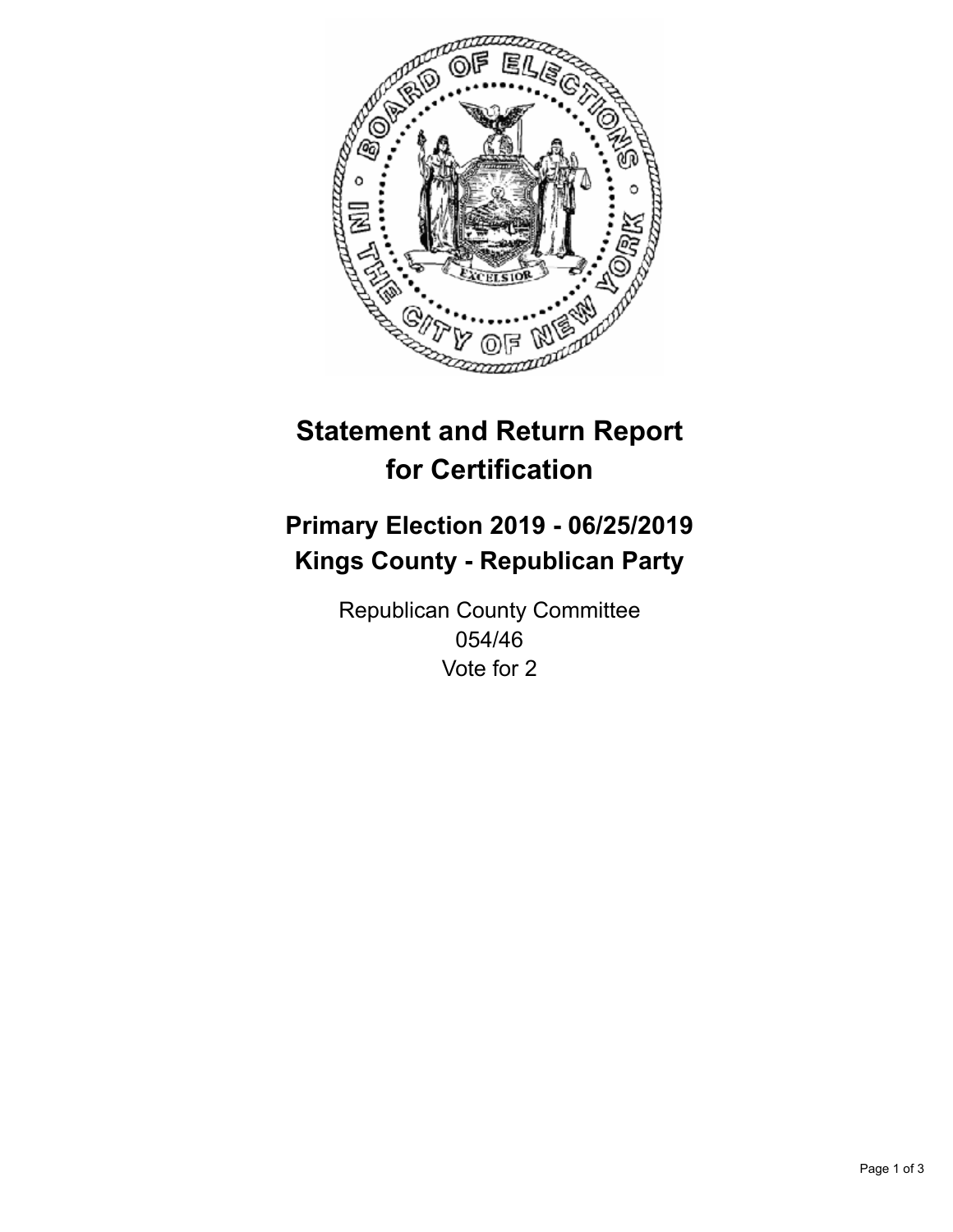

## **Assembly District 46**

| <b>PUBLIC COUNTER</b>                                    | 13 |
|----------------------------------------------------------|----|
| <b>MANUALLY COUNTED EMERGENCY</b>                        | 0  |
| ABSENTEE / MILITARY                                      | 3  |
| AFFIDAVIT                                                | 0  |
| <b>Total Ballots</b>                                     | 16 |
| Less - Inapplicable Federal/Special Presidential Ballots | 0  |
| <b>Total Applicable Ballots</b>                          | 16 |
| <b>VASILIKI KALOGERAKOS</b>                              | 4  |
| NICOLE KONTZAMANIS                                       | 6  |
| <b>KATHERINE VERO</b>                                    | 5  |
| PATRICIA A. CAPUANO                                      | 6  |
| <b>Total Votes</b>                                       | 21 |
| Unrecorded                                               | 11 |